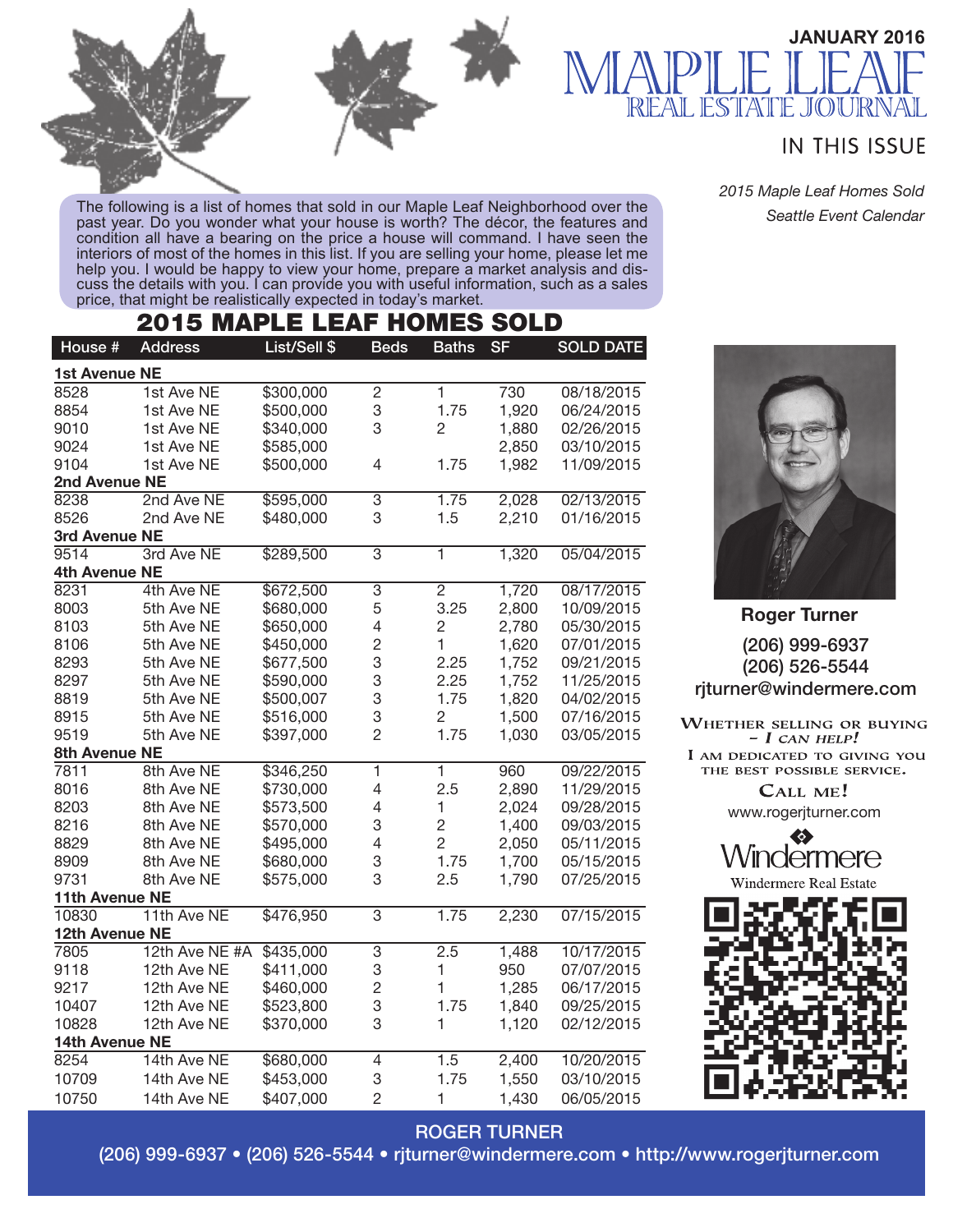## SEATTLE CALENDAR

## THE GREAT SEATTLE RV SHOW

## FEBRUARY 11 - 14, 2016 Century Link Field

### ASK THE TECHNICIAN

Learn more about the technical side of RVing from winterizing to water heaters. A fully equipped RV will be on display serving as your classroom. For those looking for an in depth learning experience, you'll want to attend the hourly workshops presented by appliance manufacturers and suppliers.

### RV WALK-THROUGH: EVERYTHING YOU NEED TO KNOW

If you are a total RV novice, sign up for the "RV Walk Through, Everything You Need to Know" where you will be walked through the operational systems of an RV. After spending an hour with our wellseasoned RV professional, you'll feel confident in your ability to operate your own home on the road. Walk-throughs occur hourly from noon to 5pm and are free with show admission.

## SEATTLE BOAT SHOW

## JAN 29 - FEB 6, 2016 CENTURY LINK FIELD

The Seattle Boat Show, Indoors + Afloat, is the West Coast's Largest Boat Show featuring more than 1,000 recreational watercrafts, from stand-up paddleboards to superyachts and everything in between! Plus, check out more than three acres of accessories, over 200 free boating and fishing seminars seminars and the latest accessories indoors at CenturyLink Field, plus afloat on South Lake Union.

For the 2016 show there will be more than 200 free seminars on everything

|            | House # Address   | List/Sell \$ | <b>Beds</b>    | <b>Baths</b>   | <b>SF</b> | <b>SOLD DATE</b> |
|------------|-------------------|--------------|----------------|----------------|-----------|------------------|
|            | 15th Avenue NE    |              |                |                |           |                  |
| 8241       | 15th Ave NE       | \$810,000    | 3              | 1.5            | 2,620     | 07/20/2015       |
| 8608       | 15th Ave NE       | \$450,000    | 2              |                | 810       | 05/05/2015       |
| 9107       | 15th Ave NE       | \$577,000    | 2              | 1.5            | 2,140     | 10/16/2015       |
| 9222       | 15th Ave NE       | \$539,950    | 3              | 1.75           | 2,206     | 08/13/2015       |
| 10718      | 15th Ave NE       | \$785,000    | 4              | 2.75           | 2,748     | 12/11/2015       |
| 10720      | 15th Ave NE       | \$845,000    | 4              | 2.75           | 2,680     | 09/23/2015       |
|            | 10722 15th Ave NE | \$880,000    | 4              | 2.75           | 2,855     | 09/30/2015       |
|            | 17th Avenue NE    |              |                |                |           |                  |
|            | 17th Ave NE       |              |                |                |           | 08/27/2015       |
| 8614       |                   | \$601,000    | 2              | 1.75           | 2,520     |                  |
| 8903       | 17th Ave NE       | \$600,000    | 6              | 3.25           | 2,800     | 06/04/2015       |
| 8909       | 17th Ave NE       | \$515,000    | 2              | 1.5            | 1,440     | 08/29/2015       |
| 9020       | 17th Ave NE       | \$595,000    | 3              |                | 2,360     | 09/30/2015       |
| 9209       | 17th Ave NE       | \$450,000    | 3              |                | 1,028     | 06/29/2015       |
| 10739      | 17th Ave NE       | \$606,000    | 3              | 2              | 1,880     | 11/24/2015       |
| 10743      | 17th Ave NE       | \$475,000    | 4              | 1.5            | 1,540     | 09/22/2015       |
|            | 20th Avenue NE    |              |                |                |           |                  |
| 8801       | 20th Ave NE       | \$329,000    | 1.             | 1.             | 840       | 09/28/2015       |
| 8912       | 20th Ave NE       | \$330,500    | 2              |                | 1,000     | 12/04/2015       |
| 8915       | 20th Ave NE       | \$831,500    | 3              | 3.75           | 3,320     | 09/21/2015       |
| 9220       | 20th Ave NE       | \$440,000    | 2              |                | 917       | 11/11/2015       |
| 9512       | 20th Ave NE       | \$466,370    | 3              | $\overline{c}$ | 1,320     | 06/29/2015       |
|            | 23rd Avenue NE    |              |                |                |           |                  |
|            | 10315 23rd Ave NE | \$575,000    | 3              | 1.75           | 1,620     | 06/09/2015       |
|            | 24th Avenue NE    |              |                |                |           |                  |
|            | 10723 24th Ave NE | \$466,000    | 4              | 2.75           | 2,700     | 05/05/2015       |
| NE 76th St |                   |              |                |                |           |                  |
|            |                   |              |                |                |           |                  |
| 625        | NE 76th St        | \$395,000    | 3              | 1.             | 1,460     | 04/16/2015       |
| NE 77th St |                   |              |                |                |           |                  |
| 610        | NE 77th St        | \$715,000    | 3              | 1.75           | 2,034     | 07/23/2015       |
| 615        | NE 77th St        | \$610,000    | 3              | 2              | 2,120     | 08/28/2015       |
| NE 78th St |                   |              |                |                |           |                  |
| 511        | NE 78th St        | \$567,000    | 3              | 1.75           | 2,440     | 04/26/2015       |
| 618        | NE 78th St        | \$710,000    | 4              | 3.25           | 2,850     | 05/09/2015       |
| NE 79th St |                   |              |                |                |           |                  |
| 528        | NE 79th St        | \$990,000    | 4              | 2.25           | 2,980     | 06/13/2015       |
| NE 80th St |                   |              |                |                |           |                  |
| 517        | NE 80th St        | \$810,000    | 5              | 3.25           | 3,060     | 07/27/2015       |
|            |                   |              |                |                |           | 11/20/2015       |
| 841        | NE 80th St        | \$280,000    | 2              |                | 960       |                  |
| 1002       | NE 80th St        | \$900,000    | 4              | 3.5            | 2,583     | 10/08/2015       |
| 1211       | NE 80th St        | \$430,000    | 3              | 1.             | 1,720     | 09/10/2015       |
| NE81st St  |                   |              |                |                |           |                  |
| 511        | NE 81st St        | \$680,000    | 4              | 1.75           | 2,330     | 06/26/2015       |
| 550        | NE 81st St        | \$906,000    | 3              | 2.5            | 2,120     | 05/29/2015       |
| 826        | NE 81st St        | \$678,000    | 3              | 1.             | 2,440     | 06/12/2015       |
| NE 82nd St |                   |              |                |                |           |                  |
| 209        | NE 82nd St        | \$631,012    | 4              | 2.5            | 2,430     | 08/21/2015       |
| 406        | NE 82nd St        | \$705,000    | 4              | 1.75           | 2,040     | 02/28/2015       |
| 502        | NE 82nd St        | \$705,000    | 3              | 1.5            | 2,490     | 08/05/2015       |
| 520        | NE 82nd St        | \$691,279    | 3              | 1.75           | 1,990     | 09/22/2015       |
|            |                   |              |                |                |           |                  |
| 815        | NE 82nd St        | \$645,000    | 3              | 1.75           | 2,270     | 04/10/2015       |
| NE 84th St |                   |              |                |                |           |                  |
| 826        | NE 84th St        | \$627,500    | 3              | 1.5            | 1,800     | 07/15/2015       |
| 834        | NE 84th St        | \$793,000    | 3              | 2.5            | 2,450     | 04/09/2015       |
| NE 85th St |                   |              |                |                |           |                  |
| 105        | NE 85th St        | \$600,000    | 3              | 2.25           | 3,000     | 11/24/2015       |
| 115        | NE 85th St        | \$560,000    | 3              | 1.             | 2,180     | 07/22/2015       |
| NE 86th St |                   |              |                |                |           |                  |
| 1407       | NE 86th St        | \$390,000    | 2              | 1              | 962       | 01/16/2015       |
| 1427       | NE 86th St        | \$403,000    | 2              |                | 894       | 05/11/2015       |
|            |                   |              |                |                |           |                  |
| 1429       | NE 86th St        | \$394,950    | $\overline{c}$ | 2              | 1,131     | 02/09/2015       |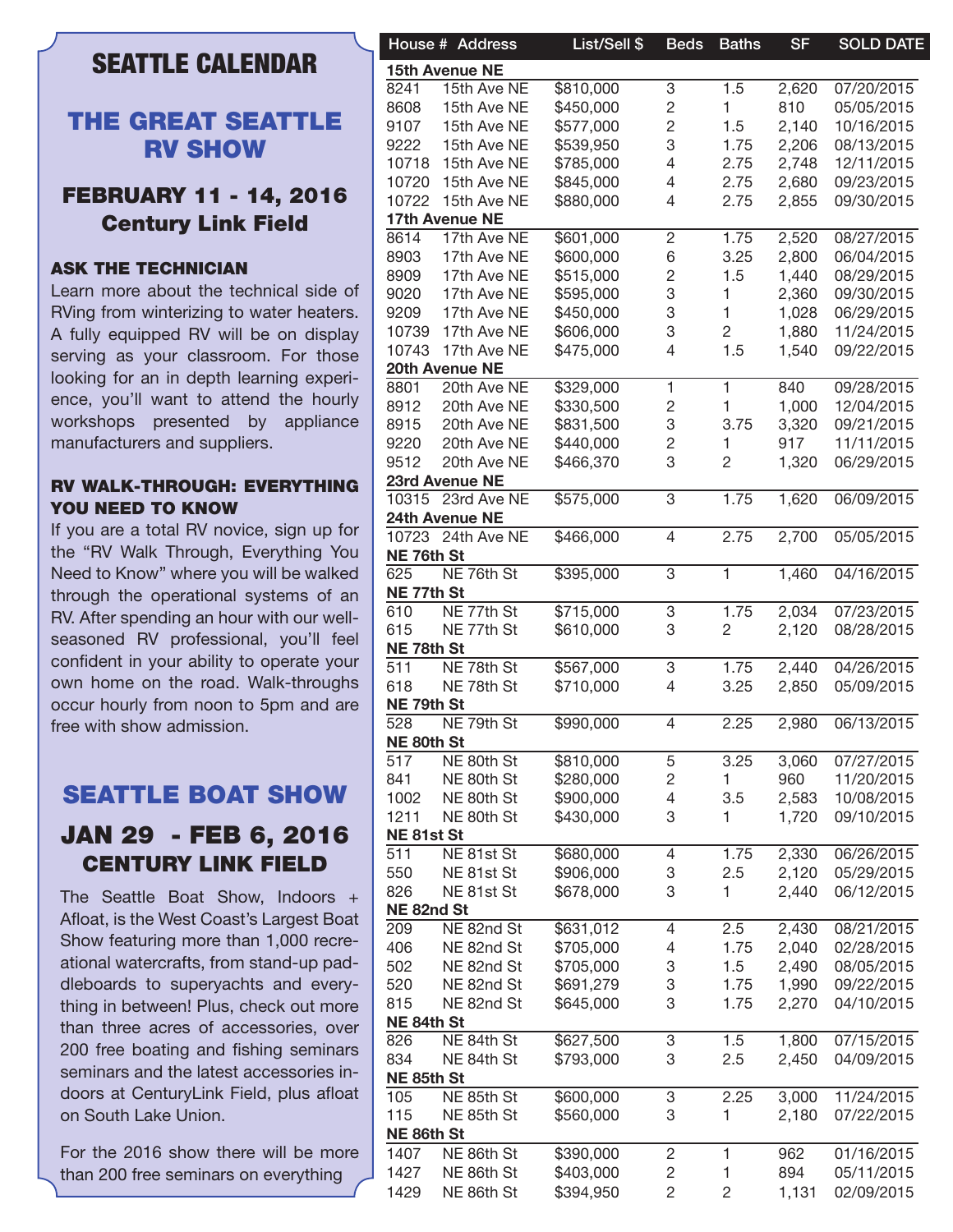| House # Address                        | List/Sell \$           |                         | <b>Beds Baths</b> | <b>SF</b>      | <b>SOLD DATE</b>         |
|----------------------------------------|------------------------|-------------------------|-------------------|----------------|--------------------------|
| NE 88th St                             |                        |                         |                   |                |                          |
| 1528<br>NE 88th St                     | \$637,500              | 4                       | 2                 | 1,940          | 11/02/2015               |
| 1712<br>NE 88th St                     | \$667,000              | 4                       | 2.5               | 2,200          | 05/21/2015               |
| 1713<br>NE 88th St                     | \$550,000              | 3                       | $\overline{c}$    | 1,748          | 07/06/2015               |
| NE 89th St                             |                        |                         |                   |                |                          |
| 1010<br>NE 89th St                     | \$600,000              | 3                       | 1.75              | 2,568          | 10/28/2015               |
| 1536<br>NE 89th St                     | \$888,000              | 4                       | 2.75              | 2,590          | 11/25/2015               |
| NE 90th St                             |                        |                         |                   |                |                          |
| NE 90th St<br>1041                     | \$485,000              | $\overline{c}$          | $\mathbf{1}$      | 2,174          | 02/11/2015               |
| NE 91st St                             |                        |                         |                   |                |                          |
| 222<br>NE 91st St                      | \$495,000              | 3                       | $\mathbf{2}$      | 1,220          | 07/21/2015               |
| 520<br>NE 91st St                      | \$635,529              | 3                       | $\sqrt{2}$        | 1,640          | 10/09/2015               |
| 1039<br>NE 91st St                     | \$765,000              | 3                       | $\overline{c}$    | 2,220          | 10/22/2015               |
| 1043<br>NE 91st St                     | \$740,000              | 3                       | 1.75              | 2,070          | 04/23/2015               |
| 1511<br>NE 91st St                     | \$485,000              | 3                       |                   | 1,260          | 04/28/2015               |
| 1550<br>NE 91st St                     | \$620,000              | 4                       | 2.5               | 2,420          | 09/05/2015               |
| NE 92nd St                             |                        |                         |                   |                |                          |
| 116<br>NE 92nd St                      | \$438,000              | 2                       | 1                 | 1,660          | 11/23/2015               |
| 130<br>NE 92nd St                      | \$775,000              | 3                       | 3.25              | 3,348          | 01/08/2015               |
| 409<br>NE 92nd St                      | \$359,000              | $\overline{\mathbf{c}}$ | 1                 | 1,400          | 11/23/2015               |
| 422<br>NE 92nd St                      | \$455,000              | $\overline{\mathbf{c}}$ | $\overline{c}$    | 1,390          | 07/31/2015               |
| 520<br>NE 92nd St                      | \$370,000              | 2                       | $\mathbf{1}$      | 1,170          | 10/16/2015               |
| 1206<br>NE 92nd St                     | \$440,000              | 2                       | $\mathbf 1$       | 1,090          | 02/27/2015               |
| 1226<br>NE 92nd St                     | \$650,000              | 3                       | $\overline{c}$    | 1,920          | 10/30/2015               |
| 1723<br>NE 92nd St                     | \$414,900              | 3                       | $\overline{1}$    | 1,100          | 06/01/2015               |
| NE 94th St<br>NE 94th St               |                        |                         |                   |                | 07/29/2015               |
| 312                                    | \$733,000              | 4                       | 3                 | 2,790          | 06/15/2015               |
| 415<br>NE 94th St                      | \$630,000              | 3                       | 2.5               | 1,850          |                          |
| 1016<br>NE 94th St                     | \$450,000              | 3                       | 1.75              | 1,540          | 05/29/2015               |
| 1028<br>NE 94th St                     | \$579,950              | 3                       | 1.75              | 2,050          | 04/06/2015               |
| 1033<br>NE 94th St                     | \$585,000              | 3                       | $\overline{c}$    | 1,570          | 08/13/2015               |
| 1241<br>NE 94th St                     | \$675,000              | 4                       | 2.5               | 2,460          | 06/22/2015               |
| 1242<br>NE 94th St                     | \$520,000              | 3                       | 1.75              | 1,780          | 02/20/2015               |
| 1528<br>NE 94th St                     | \$420,000              | 3                       | $\overline{c}$    | 1,640          | 08/03/2015               |
| 1546<br>NE 94th St                     | \$564,000              | 5                       | 2.5               | 2,180          | 04/18/2015               |
| NE 95th St<br>NE 95th St<br>227        | \$460,000              |                         | 1.75              | 1,670          | 09/23/2015               |
|                                        |                        | 3                       | 2.5               |                |                          |
| 825<br>NE 95th St<br>846<br>NE 95th St | \$590,000<br>\$525,000 | 3<br>5                  | 1.75              | 2,020<br>1,900 | 08/24/2015<br>07/17/2015 |
| 851<br>NE 95th St                      | \$615,000              | 3                       | 3.25              | 1,944          | 07/10/2015               |
| 1040<br>NE 95th St                     | \$575,700              | 3                       | 1.75              | 2,914          | 02/25/2015               |
| 1534<br>NE 95th St                     | \$460,000              | 2                       | $\mathbf{1}$      | 1,030          | 11/20/2015               |
| 1707<br>NE 95th St                     | \$587,000              | 4                       | $\overline{c}$    | 2,420          | 08/07/2015               |
| NE 96th St                             |                        |                         |                   |                |                          |
| NE 96th St<br>1006                     | \$461,000              | 3                       | 1.5               | 1,418          | 03/01/2015               |
| 1036<br>NE 96th St                     | \$414,500              | 3                       | $\mathbf{1}$      | 1,680          | 02/10/2015               |
| 1222<br>NE 96th St                     | \$492,500              | 4                       | 1.75              | 2,510          | 10/21/2015               |
| NE 97th St                             |                        |                         |                   |                |                          |
| NE 97th St<br>839                      | \$565,000              | 4                       | $\overline{2}$    | 2,430          | 08/14/2015               |
| 851<br>NE 97th St                      | \$525,000              | 3                       | 1.75              | 1,900          | 09/09/2015               |
| 1046<br>NE 97th St                     | \$410,000              | 2                       | 1.5               | 1,340          | 03/19/2015               |
| 1238<br>NE 97th St                     | \$545,000              | 3                       | 2.25              | 1,710          | 08/21/2015               |
| NE 98th St                             |                        |                         |                   |                |                          |
| 1224<br>NE 98th St                     | \$427,000              | 3                       | 1.75              | 1,300          | 03/23/2015               |
| NE 100th St                            |                        |                         |                   |                |                          |
| NE 100th St<br>529                     | \$463,000              | 3                       | $\overline{2}$    | 1,590          | 02/10/2015               |
| NE 100th St<br>857                     | \$460,000              | 4                       | 1.75              | 2,400          | 08/06/2015               |
| 1016<br>NE 100th St                    | \$490,000              | 3                       |                   | 2,390          | 04/23/2015               |
| 1048<br>NE 100th St                    | \$432,000              | 3                       | 2                 | 1,400          | 05/06/2015               |

from cruising to Alaska to diesel engine maintenance, and advanced seminars for a fee through Boat Show University. Specifically on the fishing stage, there will be nearly 60 free fishing and crabbing seminars by the Pacific Northwest's premier fishing experts. From Lake Washington's smorgasbord of freshwater species, to tuna off Washington's coast including a blitz of the most knowledgeable salmon fishing presenters ever assembled, anglers will hear from the best of the best.

# NORTHWEST FLOWER & GARDEN **SHOW**

February 17 - 21, 2016 Washington State Convention Center

The Northwest Flower & Garden Show has been heralding the start of spring since 1989, as gardening enthusiasts from around the Northwest flock to this annual celebration held in the beautiful Washington State Convention Center for five magical days.

Your gardening desires will blossom when you gaze at the spectacular Show Gardens created by the most respected garden designers and landscapers of the region. Our full acre of show gardens are brimming with ideas that will inspire your garden projects. No matter your style or needs, you'll find inspiration for outdoor living, edible gardening, sustainability, and more.

If you're looking for something to jazz up a small urban space, our colorful City Living and Floral Competition features will show you how to blend art with functionality.

Our Marketplace with over 300 exhibitors is just the thing for your green thumb as you stock up on the latest tools and accessories for your home and garden. You can buy new plants or unique handcrafted wares, savor delicious specialty foods, or find that special piece of furniture or art to grace your garden.